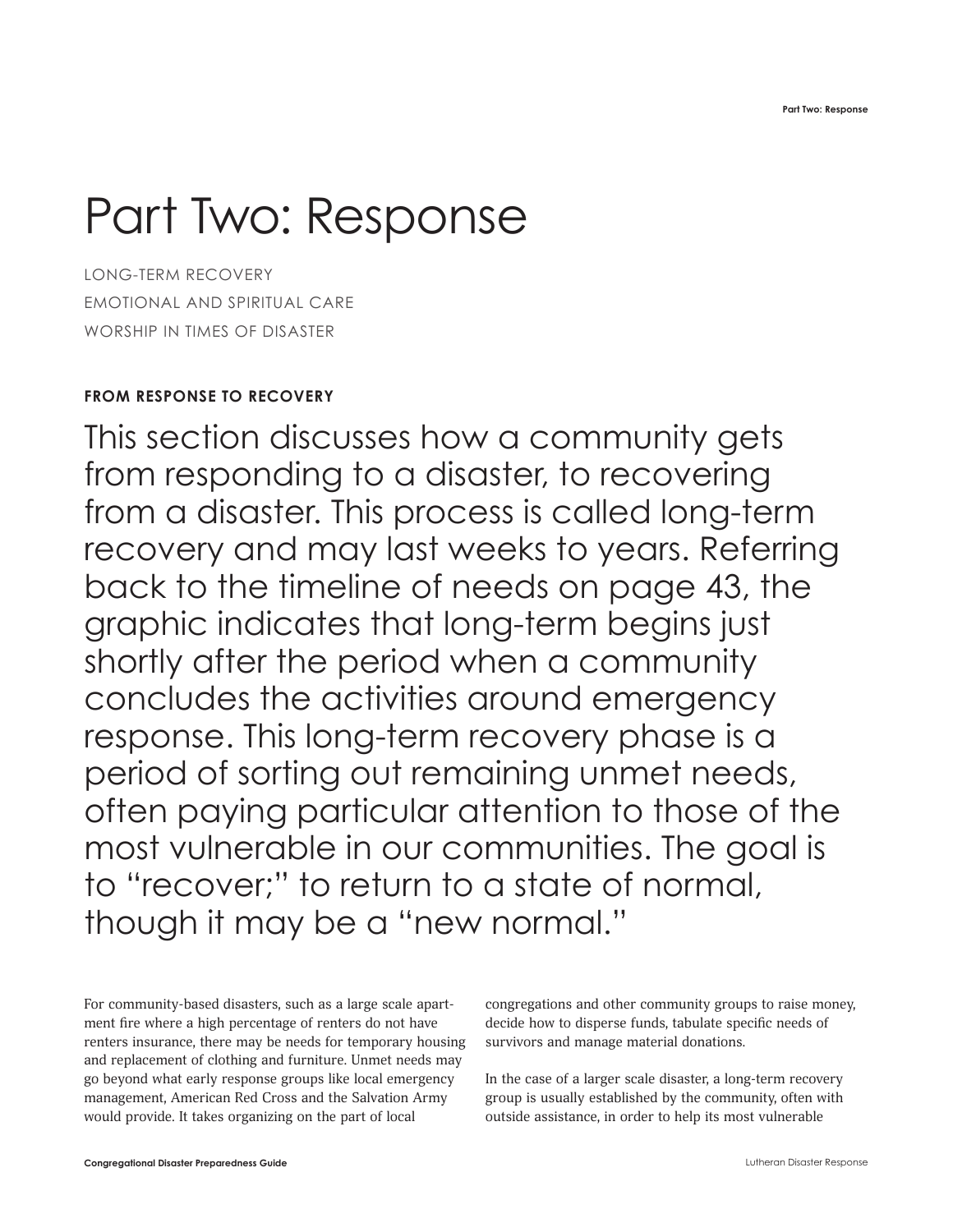residents through the recovery process. Some of the same roles and leaders described in the example of the large apartment fire would be filled by local organizations, but it is also likely that many outside groups including Lutheran Disaster Response, United Methodist Committee on Relief, Church World Service, and the Federal Emergency Management Agency would offer assistance to community leadership in establishing a long-term recovery program.

Long-term recovery groups determine and prioritize unmet needs. These needs may include housing, clothing, food, home repair, spiritual and emotional care and financial support. Sorting out these needs requires a holistic, integrated process of needs assessment, case management, fundraising and volunteer coordination. Long-term recovery also includes significant interaction with local governments because of issues related to building codes, permits and discussions about how to implement community strategies to prevent similar disasters in the future. The ultimate goal of the long-term recovery phase is to help people return to the balance of a new normal.

While groups outside the local community like the Federal Emergency Management Agency and larger disaster response organizations may provide expertise on how to develop a long-term recovery group, it is local leadership on the part of community organizations like churches, local food pantries, the local United Way and others that is critical to the success of a long-term recovery program. In addition to providing leadership to the long-term recovery group, there are several ways a congregation and volunteers can be involved in this phase. In fact, it is at this phase when volunteers are most needed. Some ways that a congregation can support longterm recovery include: recruiting volunteers, serving as the fiscal agent, providing meeting space or helping to manage donations.

No matter what the scope of the disaster or the recovery, congregations participating in a long-term recovery group should consider these important factors.

- How group decisions will be made
- Client confidentiality
- Volunteer safety and liability
- The possible existence of state or local voluntary organizations active in disaster
- Relationships with local and state emergency management
- Defining scope of work on properties that will be repaired
- How funds will be distributed

Consideration of these factors may result in the development of protocols like long-term recovery group bylaws, volunteer policies, homeowner agreements, etc. If a voluntary organization active in disaster is active in the area, leadership from that group may be able to provide valuable resources to the long-term recovery group.

If the disaster occurs well outside the boundaries of the congregation's local community, a congregation can coordinate volunteer work team trips to travel to the affected region. It is a long-standing Lutheran tradition to travel to other parts of the country to do this type of work. When volunteer teams do this, they are actively participating in this long-term recovery process! Congregations and volunteers interested in doing this type of work can contact Lutheran Disaster Response by visiting www.ELCA.org/disaster to learn about available work team opportunities.

Developed and run by Lutheran Social Service, Minnesota, "Camp Noah" is a program unique to the Lutheran Disaster Response network and is another way that volunteers can participate in long-term recovery. Camps are held in areas impacted by disaster providing grade-school aged children the opportunity and resources to bond, play and heal. Congregations can provide volunteers, offer space or financially support Camp Noah programs across the nation.

To learn more about long-term recovery, and to download a copy of the National Voluntary Organizations Active in Disaster long-term recovery manual, visit www.nvoad.org. To learn more about Camp Noah visit www.campnoah.org.

*See a List of Links and Resources on page 101.*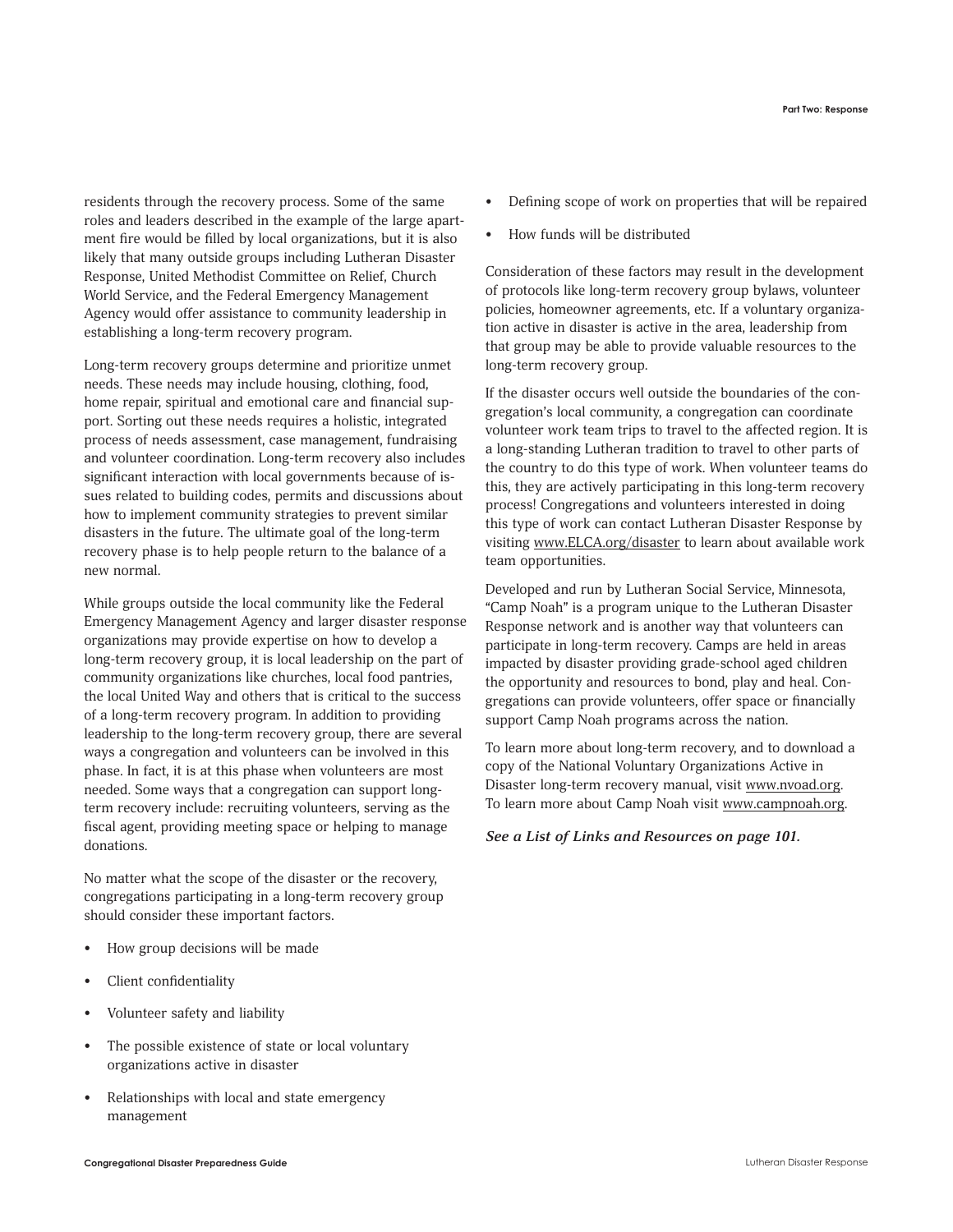# **EMOTIONAL AND SPIRITUAL CARE IN TIMES OF DISASTER**<sup>2</sup>

Previous sections of this guidebook described many practical steps that leaders and congregation members can take to protect lives and property, and to serve their neighbors in very tangible ways in time of disaster. Certainly disaster can cause the foundations of buildings to shake and can cause dramatic disruptions to power, economic and governmental systems. Disaster can also shake and disrupt very important core beliefs people have about God, faith and religion. This section is designed to help spiritual leaders in congregations continue to minister, accompany, witness and support those affected by disaster.

#### INTRODUCTION

Within the questions below lies the critical ministry of the church in the trying times of disaster.

When disaster strikes, people ask:

*"Where is God in all of this?"*

*"Why did God let this happen?"*

*"How could God do this to me?"*

If the event was caused or exacerbated by human neglect, mistake or deliberate action, it holds additional meaning in our hearts and minds and people ask:

*"Why would someone do this?"* 

#### *"How could someone let this happen?"*

These and other questions hold deep spiritual implications and are connected to powerful feelings of mourning, anger, revenge and depression. No matter the cause, questions, cries and lamentations are raised continually:

# *"Where is God?"*

*"Where is God's grace?" "Why didn't God protect us?"*

In a letter commemorating the second anniversary of the tragedies of 9/11, the Rev. Stephen Bouman, former bishop of Metropolitan New York Synod, wrote, "The cross is God's way of saying clearly to all creation: "In life and death, in the tragedy, passion and renewal of all existence, God is present all the way." And so, too, as the church, we are present and active.

Since a congregation plays a strong role within the community, its leadership needs to be present and accessible in times of disaster. Church doors need to be opened and remain open. Rostered and other leaders need to be out on the street and

<sup>&</sup>lt;sup>2</sup> Much of the content of this section is based on "Prepared to Care: by Gil Furst.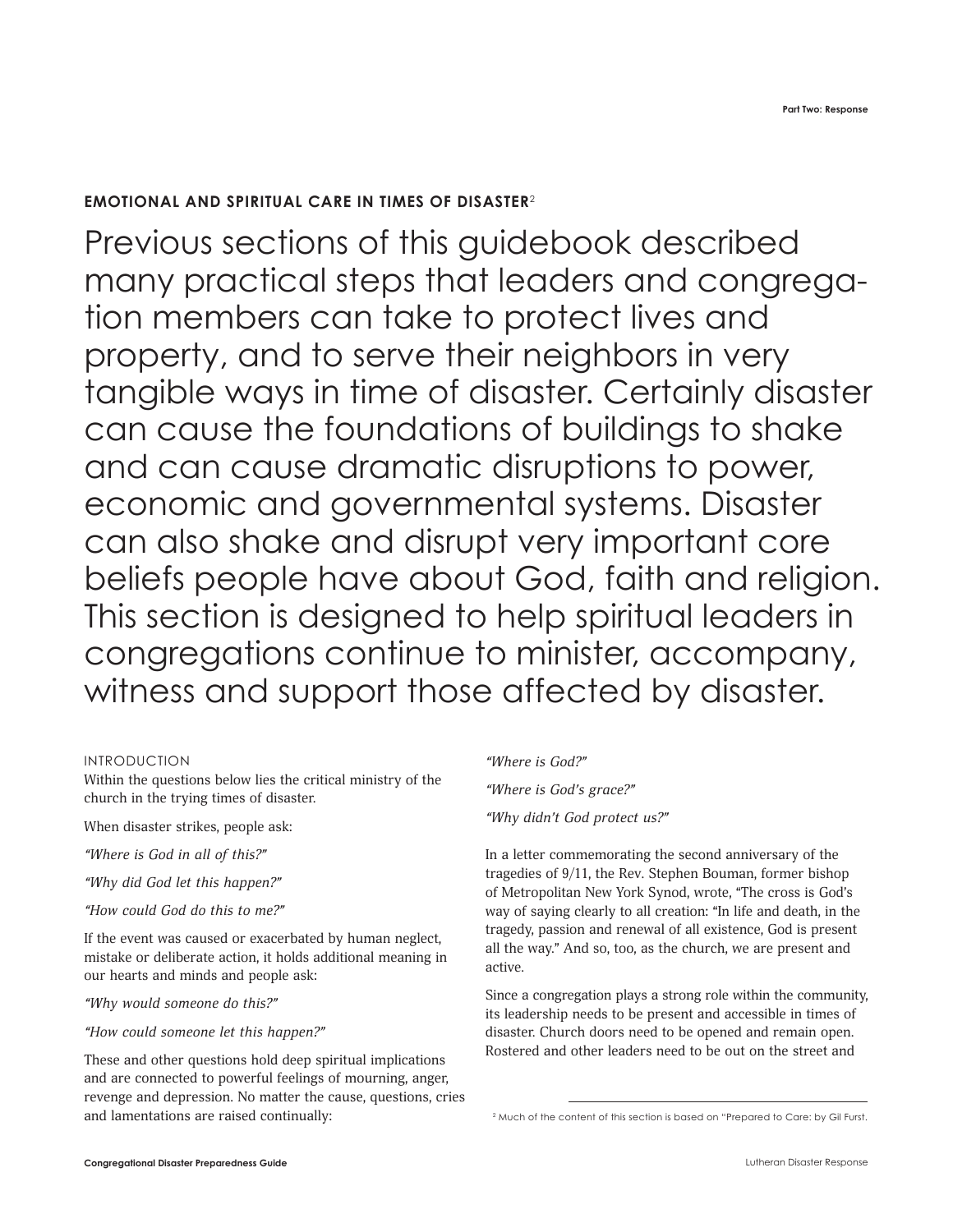in the community, visible, accessible and bearing symbols that identify them with the church. Doing so illustrates that, just as the church was with the community before the tragedy, the church will be with it now.

Lutheran Disaster Response works through social ministry organizations and synods to organize the Lutheran response and coordinate with partners in disaster recovery work including government, emergency management and other faith-based and voluntary organizations. Since congregations are the most local expression of the work of Lutheran Disaster Response, they are an integral part. They report what is needed in their area, become locations of care and provide resources.

This chapter provides some guidelines on the how the church and congregation can be God's loving presence in disaster relief and recovery. While some among your leaders may be qualified to serve as social workers or psychologists, construction workers or case managers, it is important that rostered leaders continue to exercise their primary call and role as spiritual leaders. It is also vital that all who provide services be attentive to self-care and respite so they do not burn out. Recovery is not a short-lived sprint but a grueling marathon. Let your faith, compassion and professional training guide you.

Showing genuine care and concern is part of our everyday call as the baptized people of God. This chapter will build on the skills your church staff, leaders and members already possess by providing information on the unique emotional needs of victims, survivors and people impacted by disaster in the first hours, days, weeks and months after a disaster.

*Late on the night of Feb. 9, 2011, a gas explosion leveled a city block and killed five residents of Allentown, including an infant. The next evening nearby St. Stephen's Lutheran Church opened its doors to people who wanted to gather in the sanctuary for information, conversation and prayer. This was announced through public media. The 40 or so people who attended included two from the local television station who, with permission, discretely filmed the event and, later that evening, began its news coverage with images of people gathered for discussion and then holding hands around the Christ candle and baptismal font while speaking the 23rd Psalm, and praying together. As a result the entire Lehigh Valley had a chance to glimpse light that shatters the darkness. The next week the city of Allentown held its community memorial service in St. Stephens' sanctuary, followed by a time for mutual comfort and conversation in the fellowship hall.*

#### BEING WITH SURVIVORS OF A DISASTER

Disasters cause the loss of life, loved ones and valued possessions. When people have been traumatized, they need the support of someone who genuinely cares and is concerned about them. It is not necessary to have a degree or clinical training in mental health services to help these individuals.

When a disaster occurs, survivors will have many questions. The faithful can help survivors by giving witness to God's love and providing support without judgment. We are called to be with people in their suffering and confusion, to comfort and encourage them. Remember, it is not necessary to have all the answers, but it is important to accompany people as they try to make sense of what is going on.

# *What can you do?*

- Listen
- Give witness to God's love
- Welcome without judgment
- Be sensitive to needs and concerns
- Be careful not to force your beliefs on them

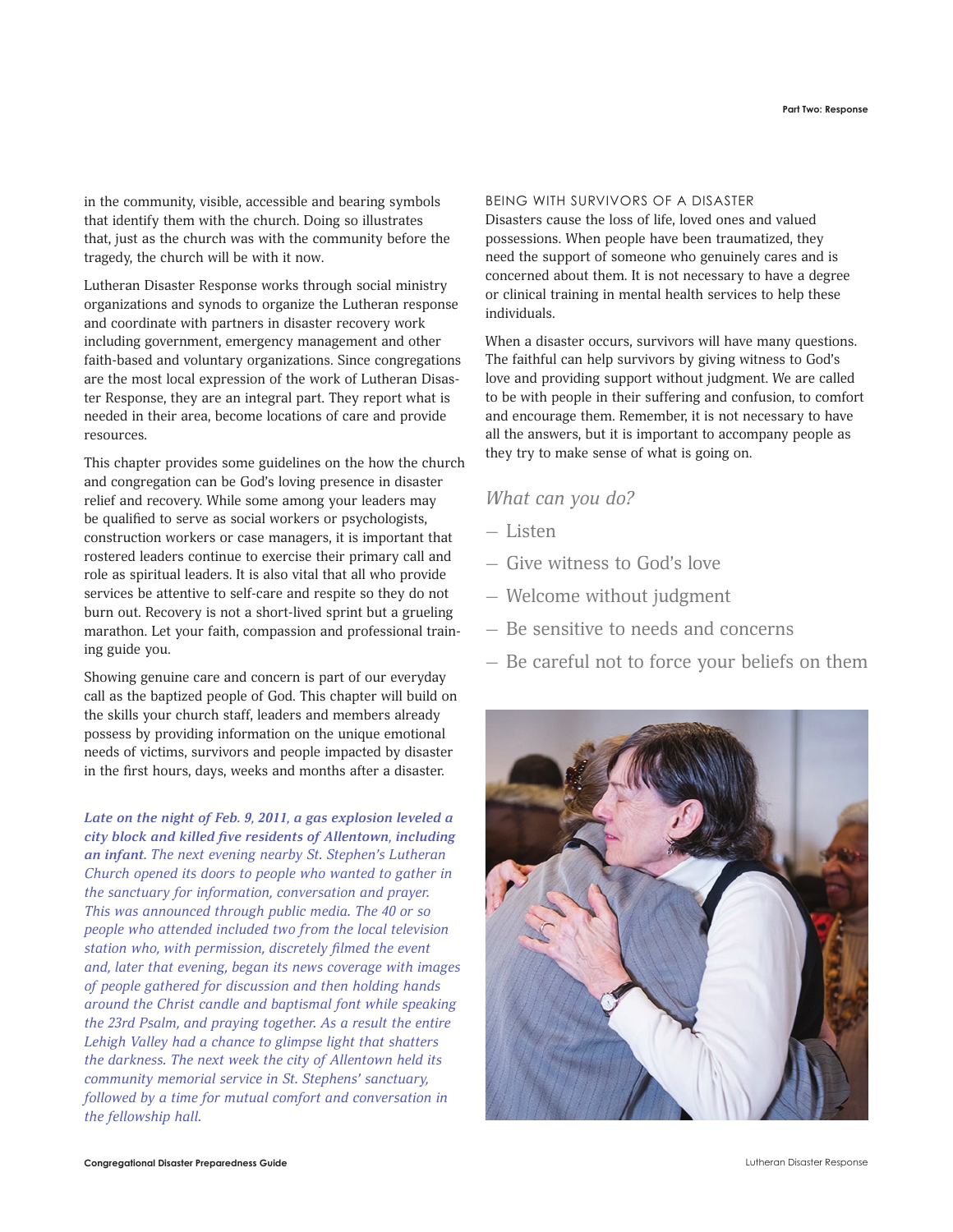You are called to be with people; to comfort and encourage them in their suffering and chaos. Your actions and compassionate involvement with the congregation and community members is critical. Your response will help shape your ministry and their recovery in the weeks, months and years to come.

As you care for others, be sure to take time to take care of yourself. You, too, are loved by God. As you care for yourself and your family you will also be better able to continue to help others. If you feel overly stressed or fatigued, contact your local synod office or Lutheran Disaster Response coordinator for additional guidance or support.

*In February 2009, a plane crash occurred in the small community of Clarence Center New York. Zion Lutheran Church is located within a quarter of a mile of the crash site. The members of Zion opened their doors, offered food and drink, and spiritually nourished the first responders for a period of two weeks. With the assistance of other Lutheran congregations in the greater Buffalo, N.Y., area, the emotional and spiritual care operation was kept operational around the clock for that two-week period.*

*For the mountains may depart and the hills be removed, but my steadfast love shall not depart from you, and my covenant of peace shall not be removed, says the Lord, who has compassion on you (Isaiah 54:10).*

STAGES OF DISASTER—A ROLLER COASTER OF EMOTIONS Keeping in mind the stages of disaster, timeline of needs and emotional phases of disaster recovery that were explained in the introductory section of this guidebook, let us explore in more depth what is often called the emotional roller coaster of disaster.

While the emotional reactions of individuals and communities are unique, they also tend to follow a predictable pattern. At a given moment, however, not everyone will be at the same position on the roller coaster.

As time passes, people become emotionally and physically tired. Snags in recovery develop. Weaknesses in the systems

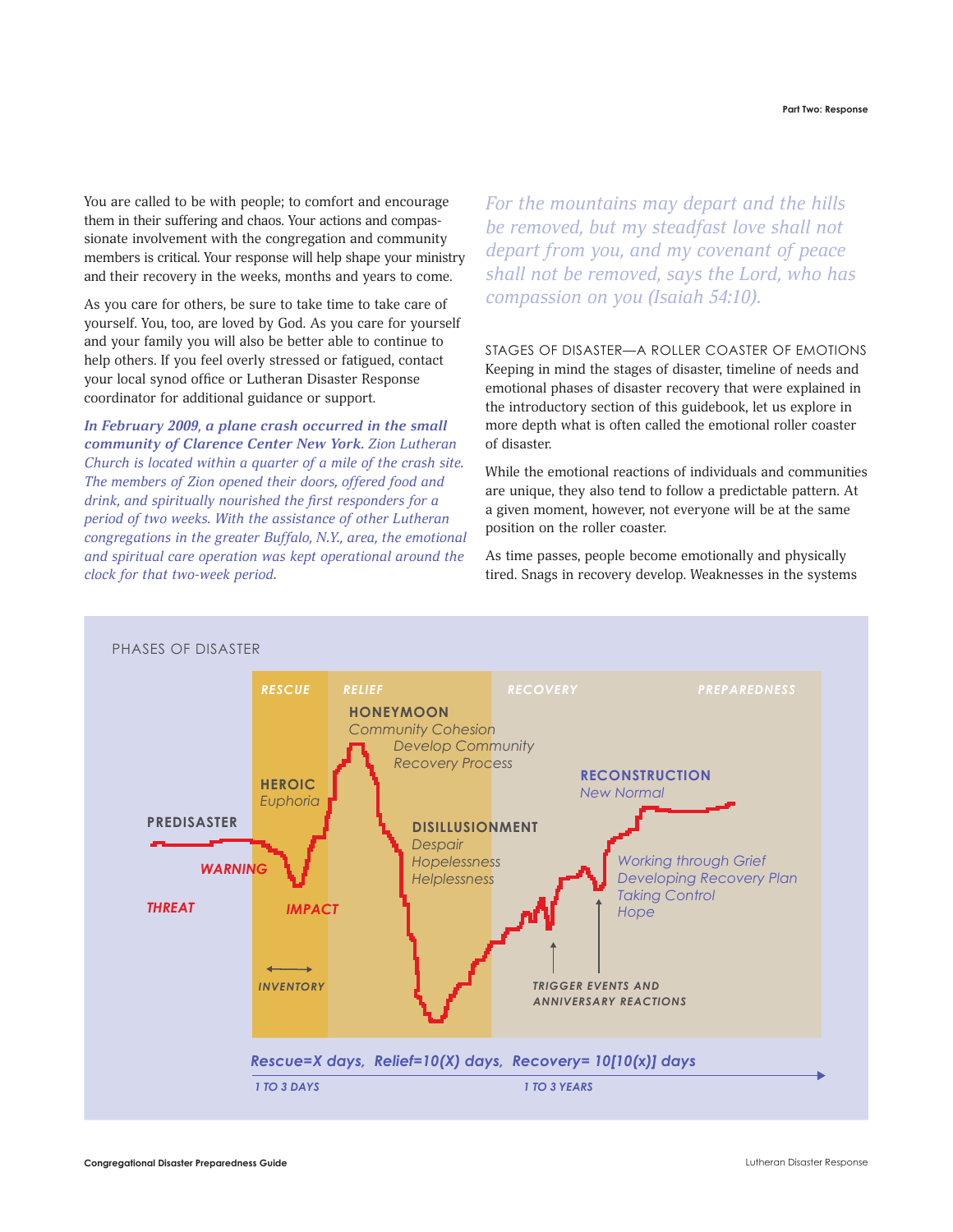become apparent. All these lead to a fairly rapid and steep drop into disillusionment, despair, hopelessness and helplessness. However, effective outside assistance that not only brings resources and additional manpower, but also respects and encourages survivors and their community to make informed decisions and to do what they can for themselves can help bring hope as the community recovery processes are developed. Gradually, people work through the grief, develop effective recovery plans, take more control of their own lives and eventually reach a "new normal."

## "VICTIM," "SURVIVOR," "PERSON IMPACTED BY DISASTER" OR "THRIVER"

Language is a tool for identity. In the aftermath of disaster, the way one uses language can be a means to process the trauma of the event.

When people experience trauma or a disaster, they feel vulnerable. Healing comes from the ability of people to reclaim their lives, including their abilities to self-determine and make decisions. The use of language is a major contributing factor in healing.

When speaking with people affected by a disaster, you will notice a variety of ways people refer to themselves as they tell their stories. Some call themselves "victims" because that is how they think of themselves at the moment and they want others to know of their pain, suffering and ongoing struggle. Others quickly state that they are "survivors" because they have endured a crisis and are moving to recover their lives. In other cases, individuals initially state that they are "victims," and, as they move through the recovery process, they call themselves "survivors" or even "thrivers." While it is important to empathize with those who have been impacted by disaster, those active in disaster response tend to encourage use of the term "survivors" in order to promote healing and recovery.

*Prior to the flooding of 2011 in Athens, Pa., Roxanne had been an active volunteer in many organizations. After the flood she wouldn't even go back to look at the house and became withdrawn. Jerry, the local volunteer project coordinator, gently took her by the hand, walked her through the house and said, "We can fix this." One week after her case was opened; Roxanne wanted to volunteer for long-term recovery coalition. Not only did Roxanne become a faithful volunteer holding a responsible position, she started to smile again and cheerfully helped other survivors as well as volunteers. Roxanne's house was completed in 2012.* 

A disaster can traumatize people to different degrees and in a variety of ways, depending on their experiences. Those offering support will seek to discern whether:

- Experience happened directly to the individual, such as having one's home destroyed
- Individual has been directly involved in recovery work, such as a first responder evacuating a family from their home, who might therefore experience a secondary trauma
- Lives in a neighboring community not impacted by the disaster and therefore feels a mix of emotions which might include relief as well as survivor's guilt
- Person repeatedly watched the event unfold on television
- Person is relating the event to a previous trauma which he or she personally experienced

It is also critical to understand that the impact of a disaster may be broad, deep, and often hidden. Language gives us clues and insights into the stories being told. The words people use can be an indication of how they see themselves and how they want to be treated or referred to. Be sensitive to their vulnerability and listen carefully to how their stories evolve and how they define themselves.

#### CRISIS INTERVENTION

Crisis intervention is done immediately after a crisis has occurred. It is not the same as grief counseling or psychotherapy.

# *Crisis Intervention: The process of providing immediate relief from the psychological pain of the tragedy or disaster so that the survivor can function well enough to get through the immediate aftermath.*

It helps survivors take in what has occurred, understand their own reactions, decide what to do next, and begin to normalize their lives. Crisis intervention is done to help people regain a sense of normalcy and to return to or even improve their previous level of functioning.

You can help individuals by being a non-anxious presence to whom they can tell their stories and express what they are feeling. In addition, you can get training in what is called "psychological first aid" from a variety of organizations, including the American Red Cross. Be aware during crisis intervention that you are involved in doing emotional triage and that some people may need to be referred to mental health professionals.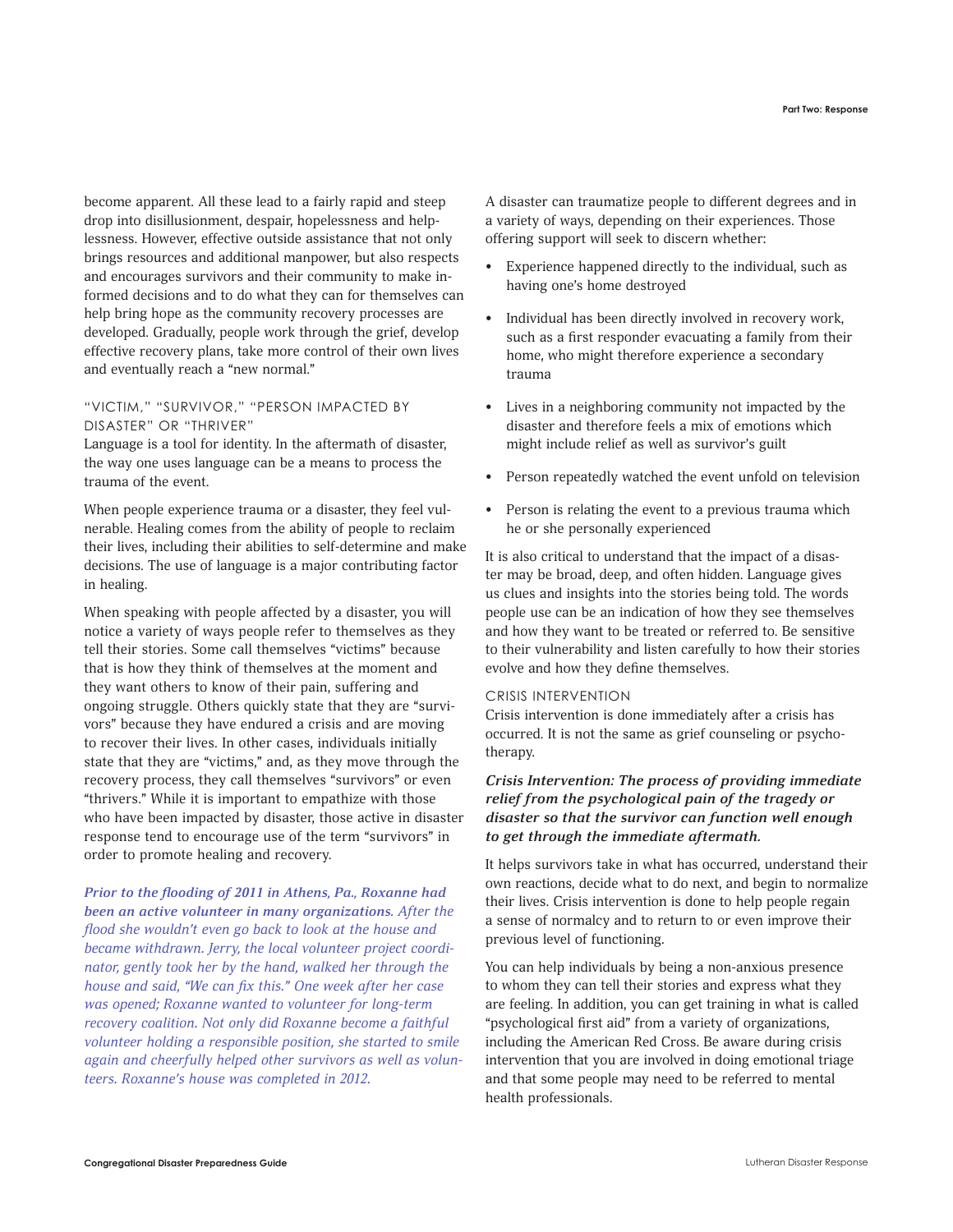Common reactions of individuals involved in a crisis include:

- Immobilization: numbness, inability to think or react.
- **Denial**: not being able to accept the reality of the crisis. Thinking, for example, that "It's not happening." "It's a dream." "I'll wake up soon."
- **Anger or anxiety**, which often masks vulnerability and fear.
- **A spike in adrenalin and a "can do" attitude**. These may dissipate as fatigue and the extent of the reality register.
- **Self-Doubt**: questioning of oneself. For example, "Did I really do all I could have to prevent or stop the disaster?"
- **Depression**: dejection that occurs after a trauma. The highest risk for suicide is when people start coming out of depression and have the energy and strength to make a suicide plan and carry it out. Even as a person's emotions start to lift there may be slumps as obstacles, challenges or anniversaries are encountered.
- **Testing**: trying out new behaviors and feeling better about oneself and life.
- **Acceptance** of the fact that a terrible experience has occurred, but they have learned from it and are stronger and, perhaps, even better for it.

These reactions to crisis or grief do not necessarily happen in any set order, nor does every individual experience all of them. People may also find themselves fluctuating between reactions: at one moment accepting that something bad has happened and they will get through it, at another feeling very angry or depressed.

#### **Remember: most people rebound by natural support.**

However, if the reaction significantly interferes with normal functioning, a referral to mental health counseling may be appropriate, especially in the case of depression.

# LOSS

Loss comes with every tragedy or disaster. There may be loss of property or lives. Familiar landmarks or routines may be greatly altered. Friends may move away. Life as people once knew it has changed, sometimes very dramatically. The impact on the emotional and spiritual well-being of survivors can be enormous.

At some point, survivors may need help with the grief that comes with their losses. They will need support and understanding as they try to find ways to deal with the aftermath of the crisis and work to establish a new sense of what is normal. Since their secure world has been shattered, they will need help dealing with that loss of security.

Grief counseling is done after the immediate aftermath of a crisis has lessened and the survivors are feeling the pain and hurt of the losses they have experienced because of the crisis. Grief counseling seeks to help survivors experience the pain and come to terms with their losses.

Some identify the stages of grief as:

- **Denial**: survivors who maintain there really is nothing wrong and that they are perfectly fine may be experiencing the denial stage of grief.
- **Anger**: strong feelings of anger are frequently encountered. They may be generalized against anyone, though especially against a perpetrator if one is suspected, or they may be specifically directed at a relief agency, the government, or people helping in recovery. The anger may be with God or the unfairness of the situation.
- **Depression** is both a common and expected reaction to loss and it can also be a serious symptom of grief. You need to make referrals to mental health professionals if the depression significantly interferes with a person's daily living and recovery.
- **Bargaining**: thinking "I'll … (be good, make amends, etc.) if you just make this awful thing go away."
- **Acceptance**: an attitude that frankly acknowledges the extent of the loss, accepts the limitations that have been imposed, and looks toward whatever recovery is possible.

Remember: survivors may experience aspects of all these stages, though not necessarily in any order. Sometimes they will fluctuate rapidly or cycle back through two or more.

The psalms and the book of Job give voice to anger in the face of grief and may provide comfort at this stage.

# *How Long, O LORD?*

*Will you forget me forever? How long will you hide your face from me? How long must I bear pain in my soul, and have sorrow in my heart all day long? How long shall my enemy be exalted over me? Consider and answer me, O LORD my God! (Psalm 13:1-3a)*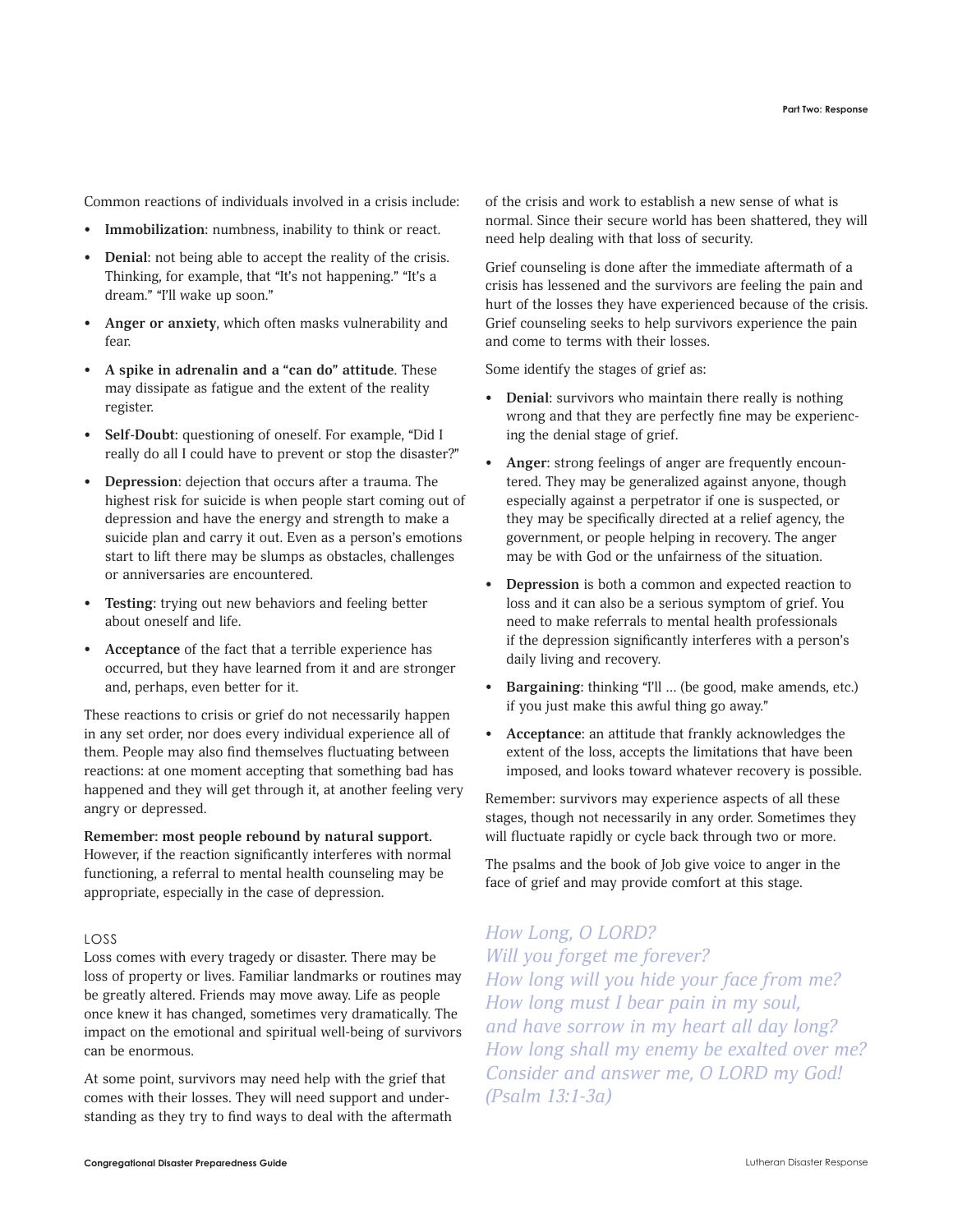#### THREE PHASES OF RESPONSE

When a disaster occurs, it affects individuals in many ways. In most cases people who have been impacted by the disaster will go through three emotional phases following a disaster: impact, immediate response, and recovery.

# **IMPACT PHASE:** Fear and disbelief

**IMMEDIATE RESPONSE PHASE/RECOIL:** Immediate reactions and the beginning of trying to regain control.

**RECOVERY PHASES:** Ups and downs as survivors begin to make sense of the crisis and find a new sense of what is "normal." Hopefully these reactions will lead to an acceptance of what happened and moving forward into the future using the knowledge and coping skills learned from the crisis.

*The following pages offer guidance for your self-care and leadership during each phase.*

# **IMPACT PHASE**

# CARE FOR SELF:

During the time of the disaster, your first priority is the safety and security of yourself and your loved ones. Throughout this entire event and recovery, you will need encouragement, support and downtime or you will become exhausted, lose confidence and burn out. You cannot take care of others unless you take care of yourself.

- Assess your family and loved ones' needs.
- Pray, read your Bible, and continue to do your devotions.
- Help reduce your body stress: eat nutritiously, rest and exercise.

CARE FOR THE COMMUNITY AS A SPIRITUAL LEADER: Once you and your family are safe, consider the needs of others in your community and congregation. Depending on the size and structure of your congregation, you may enlist others to help to perform some of these tasks:

- **• Follow directives of emergency management.** If you are told to stay off the streets, do so.
- **• Assess the situation** and needs of your neighbors, members of the congregation and the community. As you are able, use other congregational leaders and members to assist in this effort. However, avoid clogging phone lines that may be needed to get vital assistance to victims.

**• Contact or arrange for contact with the following:**

Members of your congregation who were most likely to be directly affected by the disaster or tragedy.

Members who might need special help due to physical or emotional barriers.

Remember to ask members about the needs of their neighbors.

Stay in touch with key leadership in your community, synod and Lutheran Disaster Response. They can provide a broader picture as well as bring aid into your community.

**Emergency personnel.** Ask to stay informed about the situation. Ask how you can help, whether there is information you can pass on, or support or relief you can provide to emergency workers.

**Your synod office.** Share what is going on with your congregation, community and what is going on with you.

**The Lutheran Disaster Response coordinator and your Lutheran social service agency.** Share your information, don't hesitate to ask for additional support and guidance, and inquire whether and how you can be of assistance.

Make sure the information you are sharing with various key leaders is consistent and as current as possible. In the impact phase, things change rapidly and communication can be difficult.

**If you do go out into the community, wear something that clearly identifies you and your role.** Emergency personnel and others need to know who is on the streets and whether it is wise for them to be there. If they know who you are, they may also seek your services for specific situations.

Do not assume the problems will just go away. Recovery will take much support and time. Talk to your fellow pastors to see how they are doing.

# *Remember: You are not alone.*

*Let your steadfast love, O Lord, be upon us, even as we hope in you (Psalm 33:22).*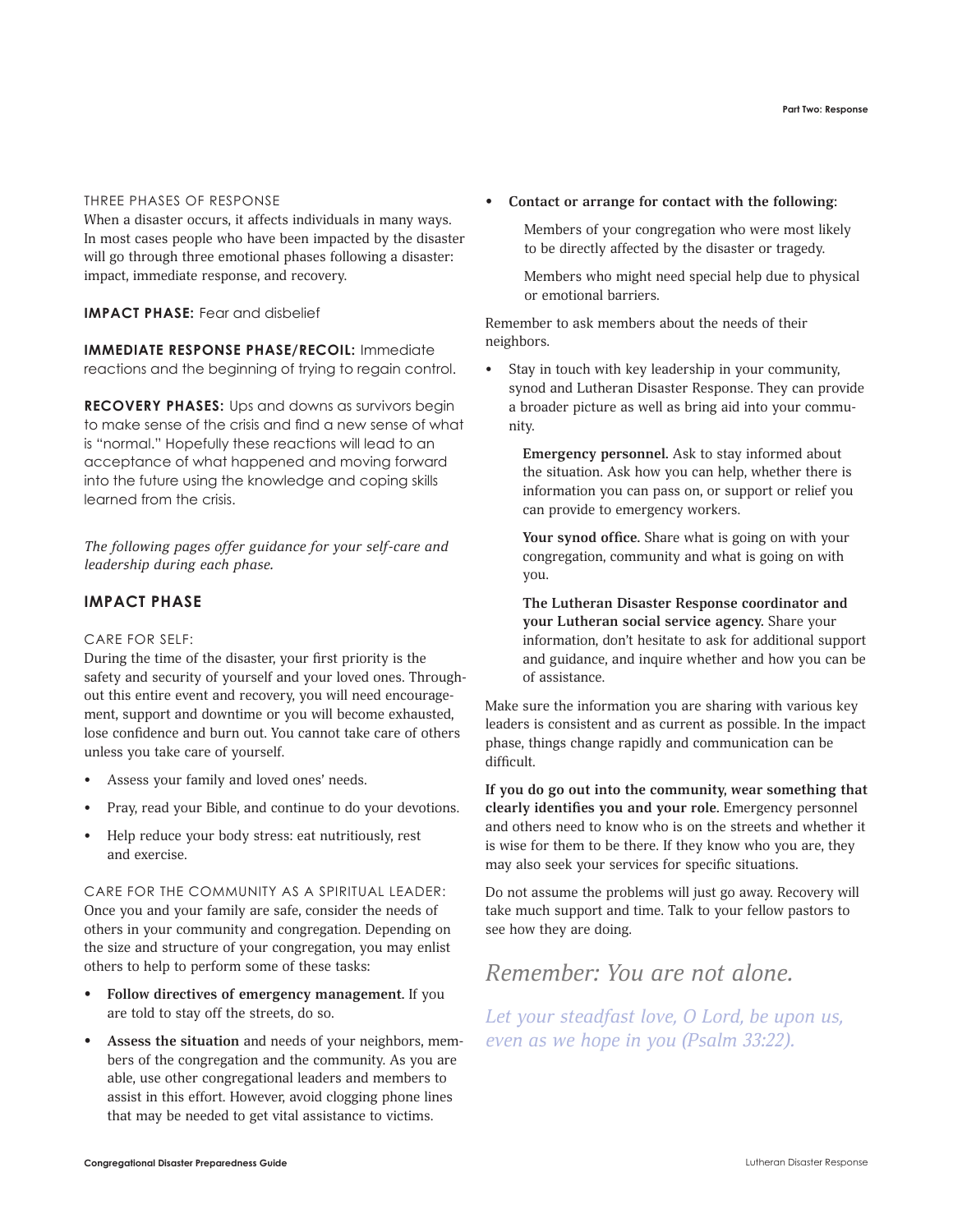## OUTREACH:

The focus of spiritual and emotional care during the impact phase is to attend to and relieve emotional pain and help individuals function, which includes helping them to find resources to meet their physical needs. Due to the chaos directly following a disaster or tragedy, there may be gaps in or duplication of aid. Some individuals may be afraid, confused, angry, or in a state of shock or denial. Some may feel compelled to attempt "heroic" acts.

## **Now is the time to:**

- Let survivors know your role in the congregation. If you are a pastor, consider wearing a clerical collar or some other item that clearly identifies you with the congregation. Emergency response and other community leaders need to know who you are. Survivors need to be able to distinguish you from national and government services as well as from spontaneous volunteers who just show up and may or may not be trustworthy.
- Follow and encourage others to follow the instructions of local and national government agencies. If a crime was committed, the police or sheriff will be in charge of the scene and the response. If there was a natural disaster, emergency management, fire, police or the National Guard will be in charge.
- Direct survivors to needed assistance, particularly emergency services.
- Reassure survivors that they are safe, providing that is true. Otherwise direct them to safety.
- Let survivors share their stories. Focus on them.
- Take time to listen with sincerity and concern.
- Pray with victims, survivors, and others impacted by the disaster.
- If guilt is an issue at this stage, listen to what survivors are saying before reassuring them that the tragedy was not their fault. Realize, however, there is "reasonable" and "unreasonable" guilt. For example, a worker in a plant which exploded may have reason to believe that her actions did have something to do with the event. On the other hand, a child may think that if he had not argued with his mother that morning, the tornado would not have come.

#### CHILDREN

Talk with children. They will need to know from you and other adults that it is safe to share their fears, doubts and faith. Be accepting of all their feelings even when you do not agree with them. Encourage them to express their feelings by drawing pictures or acting out their feelings in a safe place.

# THOSE IN ACUTE DISTRESS

Refer people in acute psychiatric distress to Red Cross or clinical mental health or victim assistance staff. Connect with emergency responders providing mental health services and victim assistance.

The goal of crisis response is to help anyone impacted by disaster to become healthy survivors who function well in their everyday lives. It is not to solve all the problems. Know your limitations. Victims, survivors, or others who have been impacted will never be the same, but they can be healthy and strong and even healthier and stronger because of the coping skills they learn in their recovery from the trauma.

*I lift my eyes to the hills—from where will my help come? My help comes from the LORD, who made heaven and earth (Psalm 121:1–2).*

# **CHECKLIST FOR IMMEDIATELY AFTER IMPACT**

- $\Box$  Assess and care for your needs and those of your family
- $\square$  Follow directions of emergency management
- $\Box$  Help assess the situation, offering appropriate care to those you encounter

# **IMMEDIATE REPONSE/RECOIL**

This is the time when crisis intervention is most likely to be needed and grief counseling may begin. After a tragedy, individuals are overwhelmed; many of them are in shock. The most powerful tool in healing is for victims to tell their stories.

As soon as it is safe, walk through the affected areas and listen to individuals. You will not only help them in their healing process but will also be able to identify specific needs. Report the needs you hear to a Lutheran Disaster Response coordinator, emergency personnel or other designated helping services, as appropriate.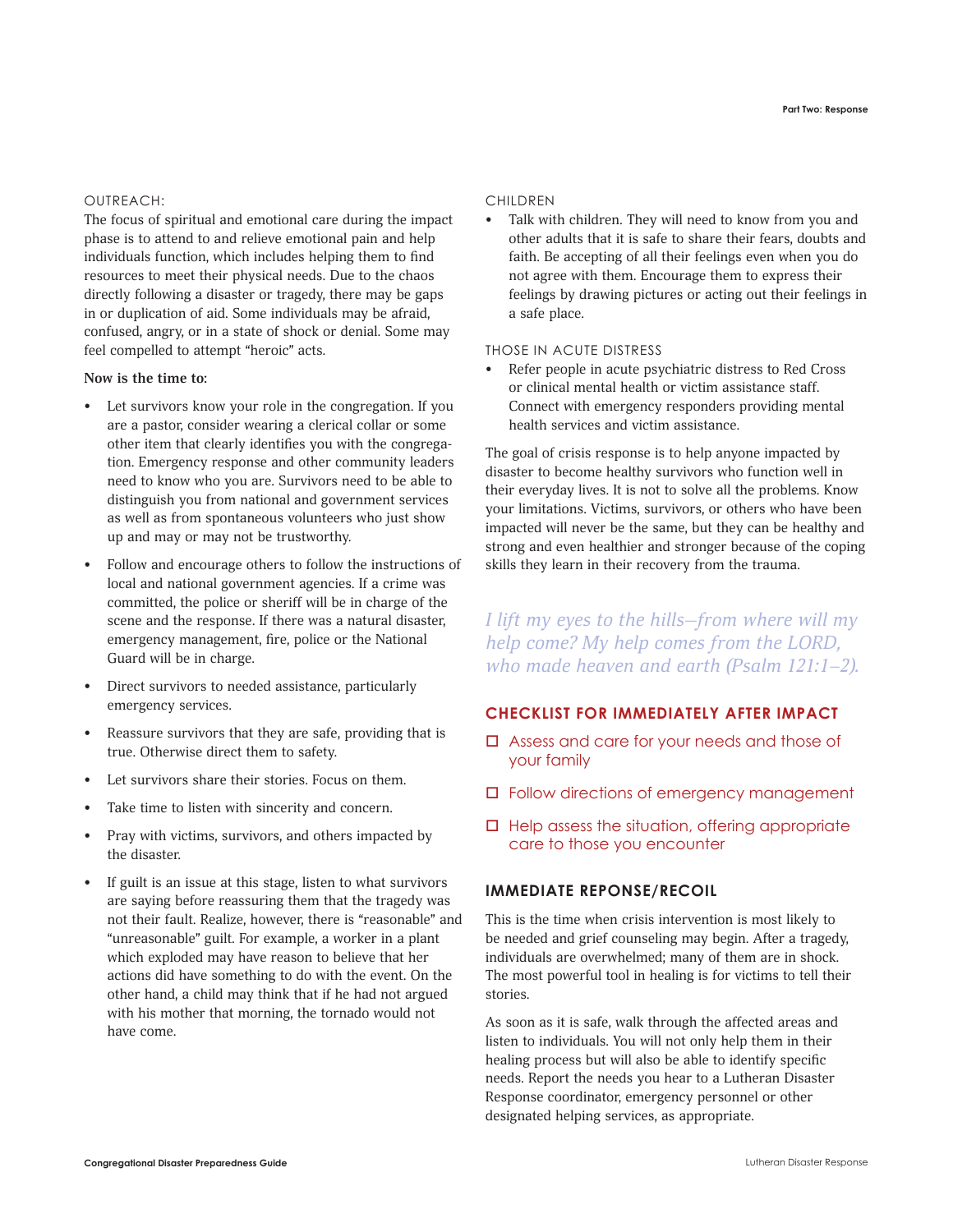During the response phase, survivors are concerned about safety, though some may be in denial about the extent of their needs. Those whose homes have been damaged will concentrate on finding a safe, sanitary, temporary living environment.

You can expect to encounter individuals who are frightened, confused, angry or feel guilty or helpless. Some may feel that they have been or may be abandoned.

# CARE FOR SELF:

Take time to talk with someone to relieve your own stress. You, too, have been impacted. Talk with a mentor or friend who will listen to you in a nonjudgmental way and will also honestly reflect back how he or she sees you are functioning.

- Continue to care for yourself by getting enough rest, nutrition, exercise and down time.
- Continue to care for your family.
- Continue daily prayer and devotions

CARE FOR THE COMMUNITY AS A SPIRITUAL LEADER: For many reasons, members of your congregation need to share in the ministry of disaster recovery. Not only are their gifts and resources important, but it is also an opportunity to see the world as God sees it and experience God's Spirit working through and around them. Communicate the needs as well as important understandings and guidelines for disaster work with your congregation. Know your personal limitations. At this point, the response leadership team needs to start clarifying and prioritizing the needs and think through specific ways the congregation is able to help.

#### CHECK IN WITH CHURCH STAFF:

- How is your staff?
- What are their needs?
- Share needs or concerns with the synod office.

ASSIGN CONGREGATIONAL MEMBERS OR COMMITTEES TO ADDRESS EACH OF THE FOLLOWING:

- Conduct a damage assessment of the church property. Do not begin repairs until the damage is fully documented. Take pictures.
- Contact your insurance company.
- Assess the needs of the community around your church.
- Coordinate volunteers for transportation needs, clean-up work, food drives, hospitality, donations, etc.

Relate to the media – unless this is a task you will undertake yourself.

#### STAFF AND RESPONSE TEAM LEADERS:

- Keep your church leaders informed.
- Stay in touch with other local congregational and community leaders.
- Determine whether you or the congregation needs additional assistance. You may wish, for example, to contact a retired pastor or ask pastors from other communities for support.

# TOGETHER WITH THE RESPONSE LEADERSHIP TEAM AND OTHER MINISTRY LEADERS IN THE PARISH, IDENTIFY THE NEED FOR:

- Special worship or healing services, and plan them.
- Assistance with worship and Sunday school for the coming Sunday and weeks.
- Support and counseling for caregivers.
- Services to help special populations such as children, the physically and mentally challenged, the elderly, the homebound, and others with special needs. (Children may need activities, child care or special counseling.)

#### AND DON'T FORGET TO:

- Work with your Lutheran Disaster Response leaders, your local ministerial alliance, interfaith recovery organizations, victim assistance, mental health agencies, and other organizations as they provide relief and support.
- Work with volunteers and committees to find out who needs your personal attention within your congregation.
- Stay open to needs. Do not be afraid to ask how you can help.

#### DURING THE RECOIL/EARLY RECOVERY PHASE:

- Listen to those who need to talk about their feelings and experiences.
- Let them know they are emotionally safe with you.
- Do not be judgmental.
- Do not try to change their feelings.
- Direct them to safe shelter and other services when appropriate.
- Do not say, "I know how you feel." Instead, try: "I don't know how you feel, but can you share with me what it is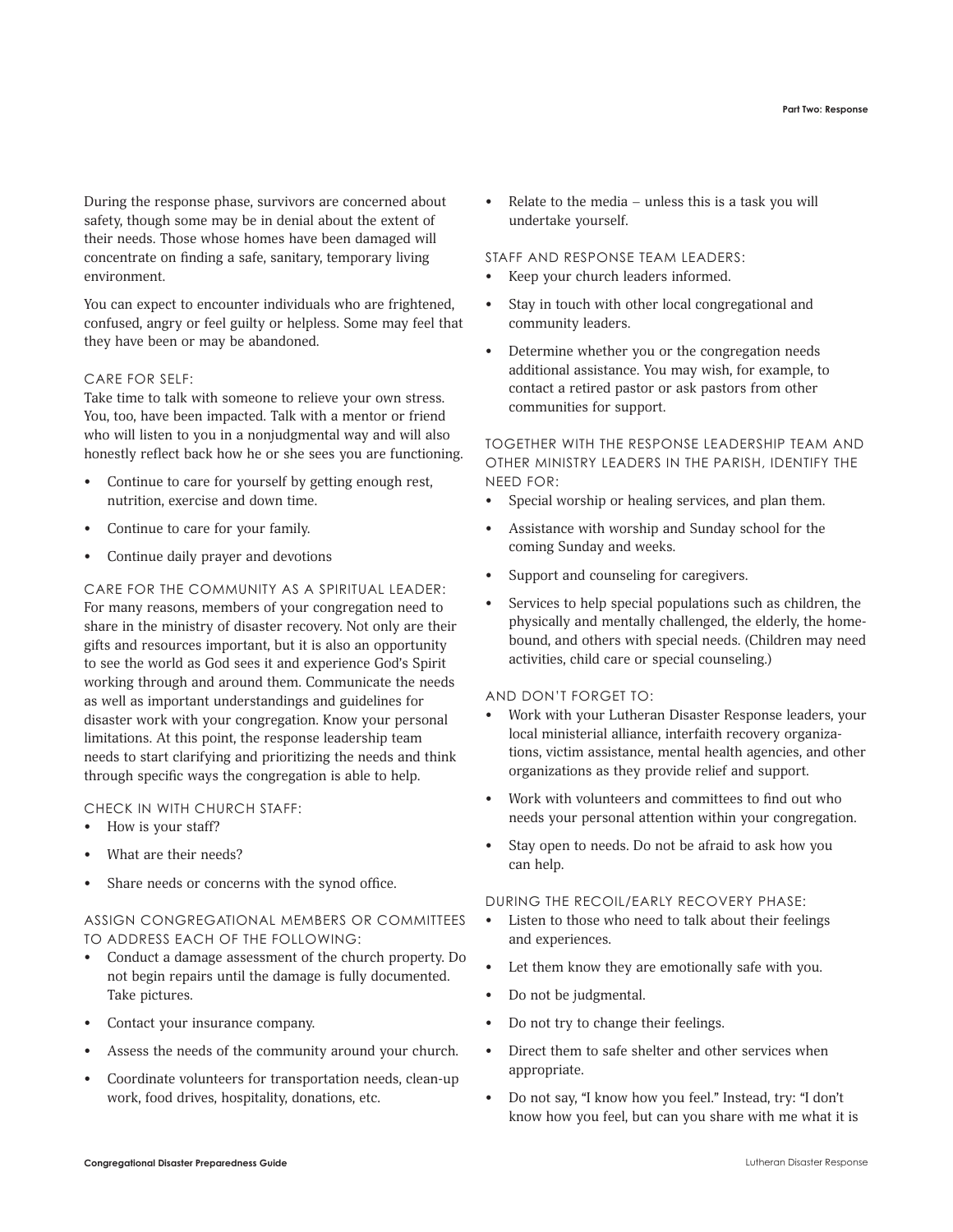#### DURING THE RECOIL/EARLY RECOVERY PHASE *(cont.)*:

like?" or "I think I've had similar feelings, but can you tell me more about yours?"

- When in doubt, remember that silence can be golden. A physical presence is more important than carefully constructed theological statements.
- Be accepting of individuals' feelings while helping them look at "unreasonable guilt" or possible misconceptions of the events leading to certain feelings.
- Work with survivors to help them regain control and authority.
- Identify and focus on positive reactions. Help them talk about what they have learned and how they are stronger and better.

*An 81-year-old man talks about losing his family Bible with his family history in it. Although his kids bought him a new family Bible for Christmas this year, he says, "It's new, it's pretty, but it's not my family Bible." Losses and experiences such as these take time and love to fade. That is what we see the volunteers do every day: They share with the homeowners as they work together on their homes and new memories." — Jean Peercy, construction coordinator for Lutheran Disaster Response.*



## **CHECKLIST FOR THE EARLY DAYS AFTER**

- $\square$  Continue self-care
- $\Box$  Continue to stay informed
- $\Box$  Continue to assist with assessment within the congregation and community
- $\square$  Use your skills to offer emotional and spiritual support

# *Consider and answer me, O LORD my God! Give light to my eyes... (Psalm 13:3)*

# **RECOVERY**

During the recovery phases, those who have suffered losses begin to look toward the new future.

During these phases:

- Help survivors find healing by participating as much as possible in the recovery so that they can feel ownership of the decisions and changes that occur.
- Be aware that new needs will emerge. Some people who did not previously ask for help will find they have depleted their physical, financial, emotional and spiritual resources and need support to help them recover.
- The response of local churches becomes increasingly important as disaster response agencies leave.

Disaster response is confusing. It can be overwhelming and it goes on for months or years. A community-organized response gets the most help for the people who need it while giving you the support you need to continue your ministry. As always, work with Lutheran Disaster Response and keep the synod informed. Be involved with your ministerial alliance and support the ecumenical response.

Remember: Individuals who survive a disaster will emerge as different people. Life as they once knew it cannot return to what it was in the past. Therefore, it is important to help survivors look to the future and work to establish a new definition of what is normal in their lives.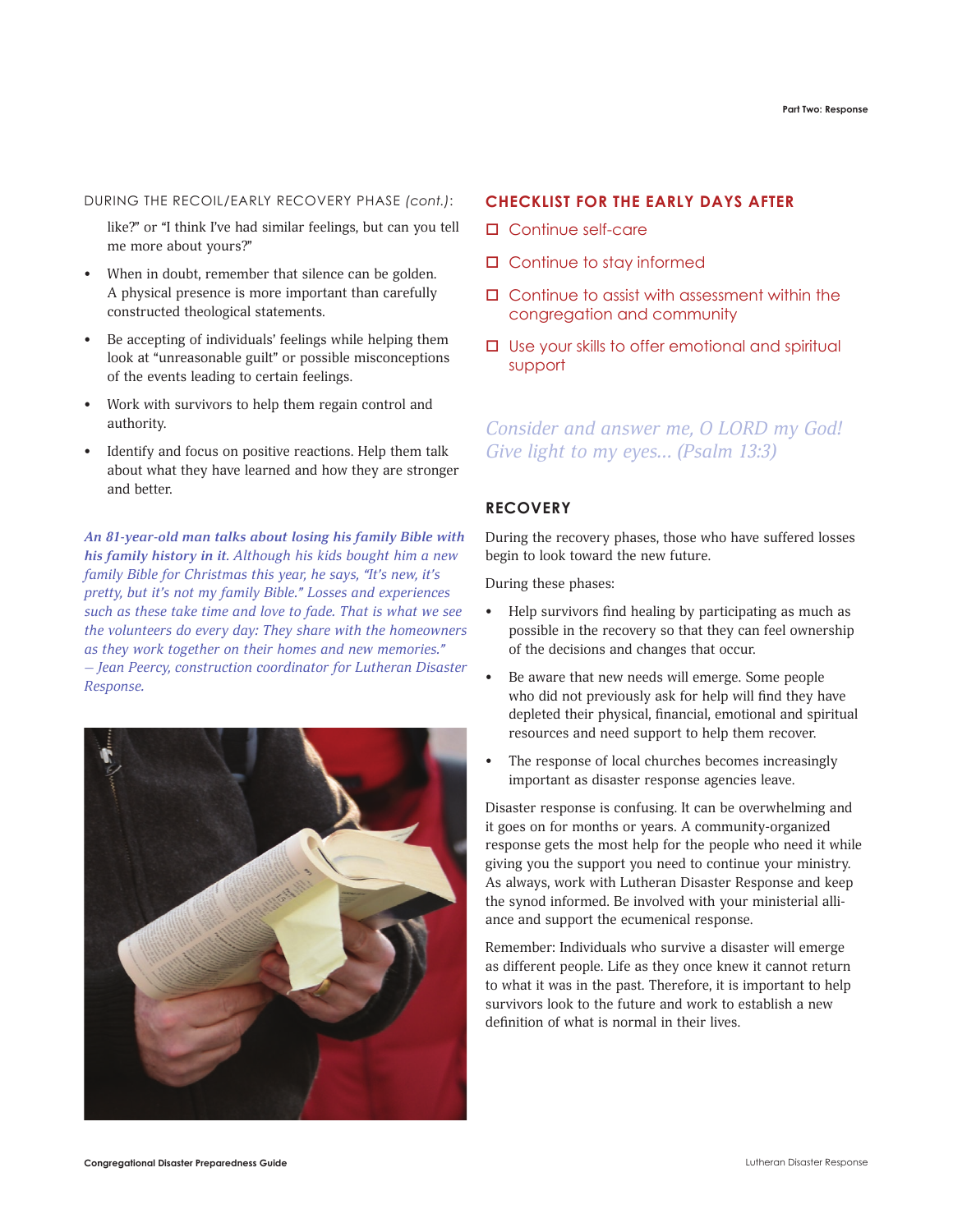#### CARE FOR SELF:

- Continue to care for yourself by getting enough rest, nutrition, exercise and down time.
- Continue to care for your family.
- Continue to talk with trusted mentors or friends in order to relieve your own stress and keep your priorities clear.
- Continue daily prayer and devotions

CARE FOR THE COMMUNITY AS A SPIRITUAL LEADER Continue to use your skills to provide the support people need as them move from victim to survivor. The following can be used with one person or with a group of people. Make sure everyone knows the limits of confidentiality.

#### ENCOURAGE SURVIVORS TO TELL THEIR STORY

Disaster survivors need to tell their stories again and again. Their stories will change as they gain emotional control of their reactions. Consider asking survivors to relate their story with biblical narratives as a way of engaging faith and realizing God's presence in it.

To help survivors you can:

- Validate the legitimacy of their feelings and reactions.
- Let them know that God will be with them every step of the way.
- Seek appropriate help if their thoughts or actions put them or others in danger.

The following are common and normal spiritual and behavioral reactions to a traumatic event. People may have one, some, or all of the following:

- Anger at God
- Feeling distant from God
- Withdrawal from church
- Uncharacteristic church involvement
- Sudden turn toward God
- Familiar faith practices seem empty (prayers, scriptures, hymns)
- Church rituals and sacraments seem empty
- Belief that God is powerless
- Loss of meaning and purpose
- Sense of isolation (from God, church members, clergy)
- Questioning of one's basic beliefs
- Believing God is not in control
- Believing God does not care
- Belief that we have failed God

Be cautious about how you respond as you listen. Instead of "I know how you feel," try: "Can you tell me more?" Allow people to ask their "God Questions" such as "Why did this happen?" "Where is God?" "How could God allow such a thing?" These are also expressions of grief and mourning and, as such, need to be acknowledged more than answered. Avoid theologizing or offering platitudes. Accompanying people as they ask the difficult questions helps them to heal. It may also be helpful to remind the one with whom you are speaking that faithful people throughout the ages have asked the same questions and to share resources such as laments. While it is not necessary to refrain from expressing your conviction that God is still present, it is possible to do so without forcing this belief on the one who is struggling.

When in doubt, silence can be golden. The most powerful response may be that you are willing to just listen to things that people are afraid you will judge harshly, criticize or reject.

As it becomes appropriate, help survivors:

- Look to the future, see their options, weigh the consequences of each alternative and feel supported in their decisions.
- Be realistic with their goals and decisions.
- Find appropriate resources.
- Realize they can learn from this disaster. They may, for example, have developed new coping skills, they may be stronger, and they may now be moving toward a new definition of what is normal.
- Realize that God is present in every situation. Ask, "Where did you see God today?"

# **CHECKLIST FOR THE RECOVERY PHASES**

- $\square$  Continue self-care
- $\Box$  Continue to stay informed
- $\Box$  Continue to partner with leaders within and outside the congregation
- $\Box$  Continue to use listening and other skills for emotional and spiritual support

*Now may the Lord of peace himself give you peace at all times in all ways. The Lord be with all of you (2 Thessalonians 3:16).*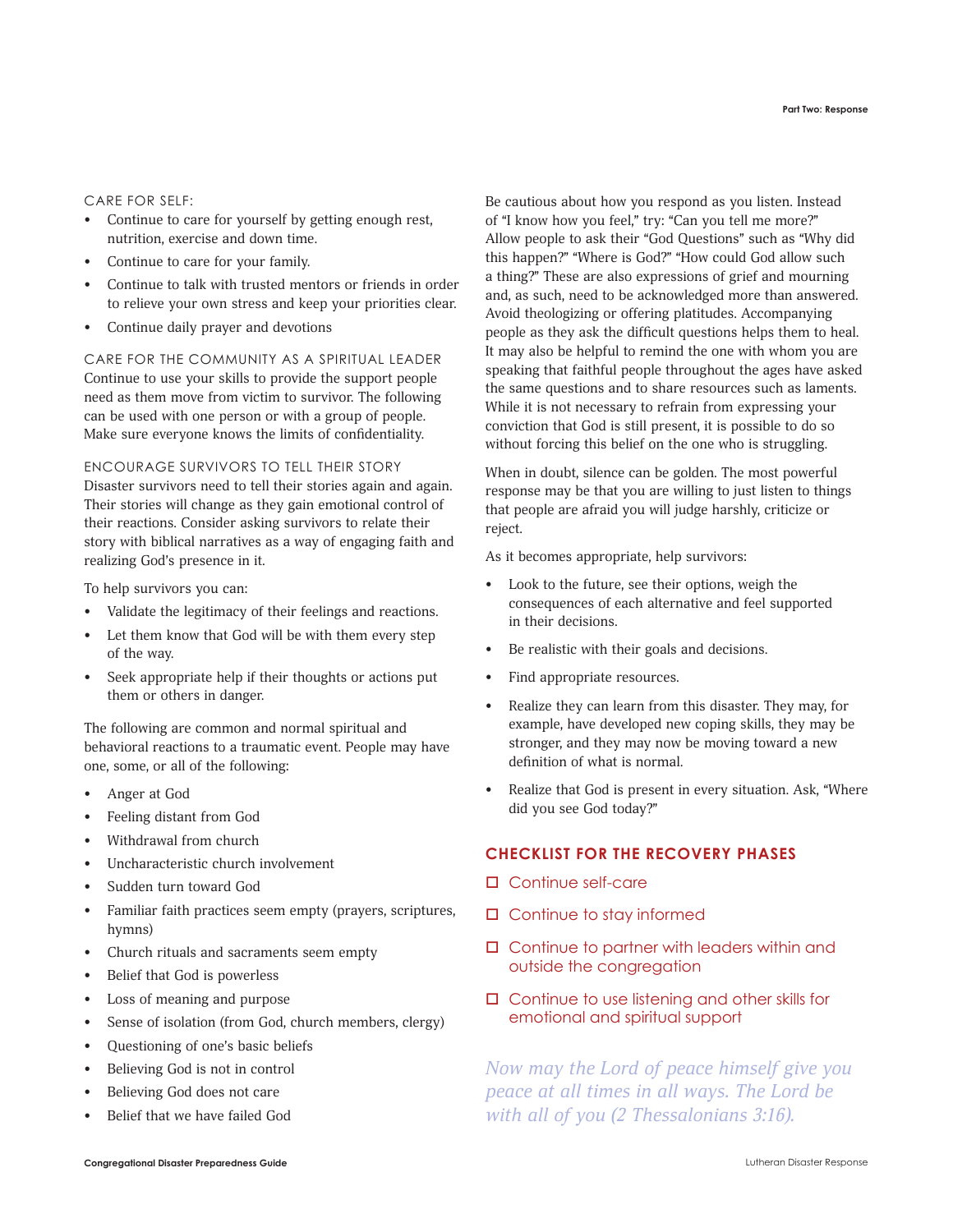# **WORSHIP IN TIMES OF DISASTER**

As noted above, disaster is a time of deep spiritual questions and an opportunity to claim and proclaim the gospel promise of presence, rebirth and renewal. Worshiping communities should make every effort to resume worship and spiritual care as soon as possible after devastation.

# CHRISTIAN WORSHIP:

- Affirms that God is still operating.
- Affirms that the world is still open and we are not victims of fate.
- Affirms that human agents, as creatures made in God's image, share God's image and God's life-giving activities.
- Forms the shape, character and tone of those affected by the disaster.
- Is an act of embracing a new future. Worship is reality making, especially in its praise.
- Is an active step in proclaiming new life and the rebuilding of community.

# WHO PLANS AND LEADS WORSHIP?

In most cases, the pastor or rostered leader, assisted by other congregational leaders, will plan and lead worship as in non-disaster times. However, if those leaders are impacted by the disaster and are prevented from leadership, worship can still happen. Seek assistance from other local congregations, conference, cluster or synod. A leader from a neighboring community may be able to help. If a designated leader does not emerge immediately, gather the community and seek the gifts of those gathered to lead singing, praying, Bible reading and proclamation.

### WHERE AND WHEN TO WORSHIP?

If possible, meet for worship at the regularly scheduled time and place. Make provisions if the worship space is not usable: use an alternate space on the property or find another location for meeting. When seeking another location, it is best to find one place that can be utilized for a long time rather than changing locations frequently. Consider an informal or formal rental agreement with the alternate location if this is the case.

Also consider how the Christian community can and will gather as a whole. Community healing services or prayer vigils can be powerful. Regular worship may be combined with another worshiping community, as appropriate and as the opportunity arises.

#### GET THE WORD OUT

Current digital technology suggests that cellphones with connectivity to the Internet will be quick to resume service after a disaster. Social media will flourish. Radio will also be available. Hand-printed or copied signs may be your best local option for reaching those who are not able to access social media. Find any and all ways possible to announce worship services and opportunities for prayer to the community.

## PLANNING

When planning worship after a disaster first ask, what do you have available? Printed resources are not essential. Trust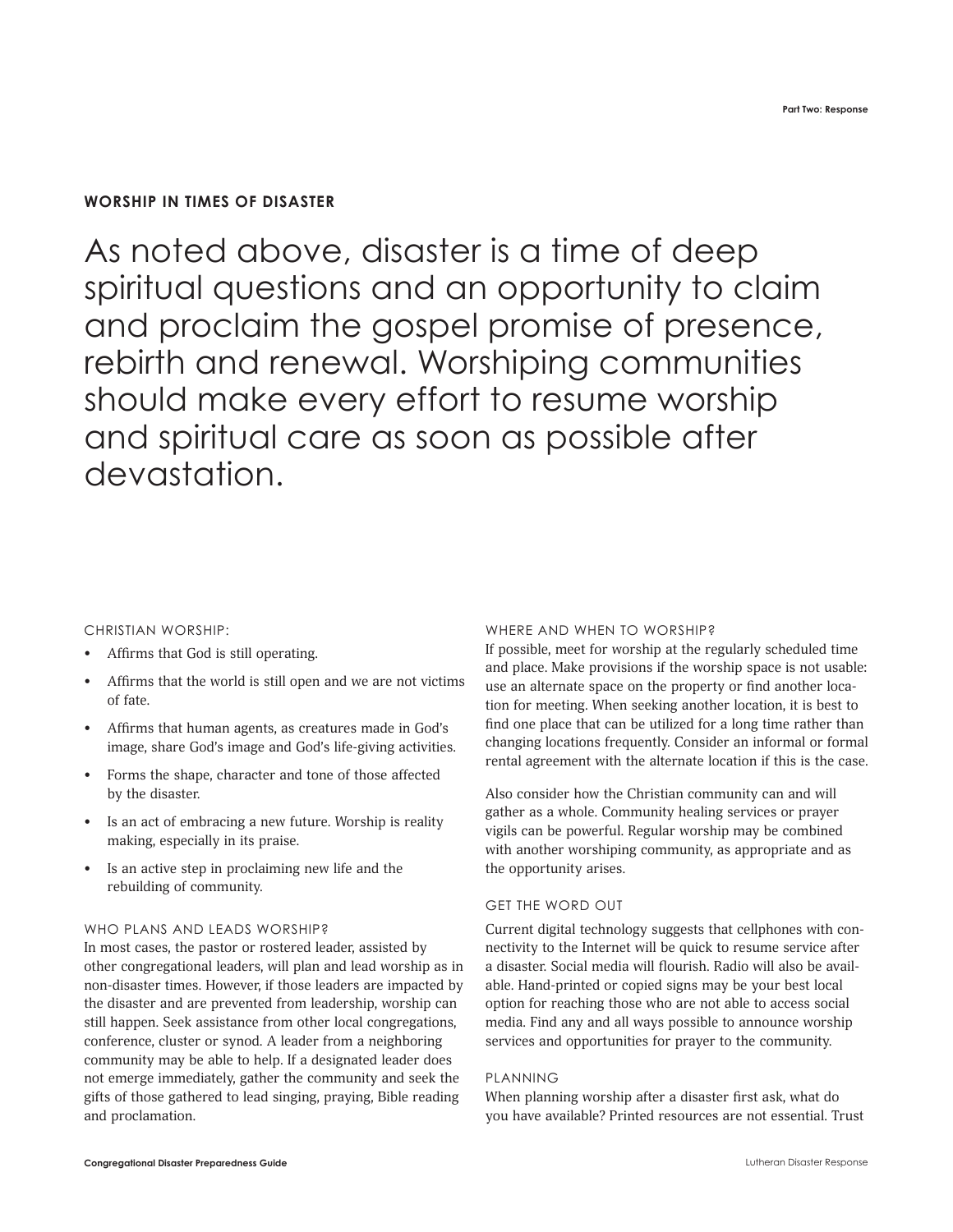

what is in the bones of the faithful and follow a basic and predictable format for Christian worship: gathering, proclaiming the word, praying, sharing the meal and sending into the world. Worship resources particular to times after a disaster are available at www.ELCA.org/Resources/Disaster.

- Choose biblical texts that speak a word of comfort and promise to those affected by disaster. Ask the community about Bible stories that resonate with their current situation.
- Consider including a time of lament that names the destruction and sorrow. All laments include a turn to promise and renewal in the gospel. Be careful about congregational responses. If a printed bulletin cannot be produced, use short and repetitive responses for the congregation.
- Include significant time for prayer. Consider offering prayer stations with laying on of hands and anointing so that the presence of God is not only spoken but felt.

• Sing songs that are known by the community and recall times of comfort and promise. If no bulletin is available, choose songs with easily sung refrains or songs known in the community "by heart."

# ONGOING SPIRITUAL CARE

Consider how the congregation can offer space and support for meditation and prayer outside of formal worship gatherings.

- Create a place for prayer and meditation away from the stress of the disaster.
- Consider offering a way for people to write down their prayer petition for others to pray.
- Find congregational volunteers who have the gifts of prayer and empathy who would be willing to welcome people into the space.
- Communicate the congregation's availability for prayer or safe-space to the community.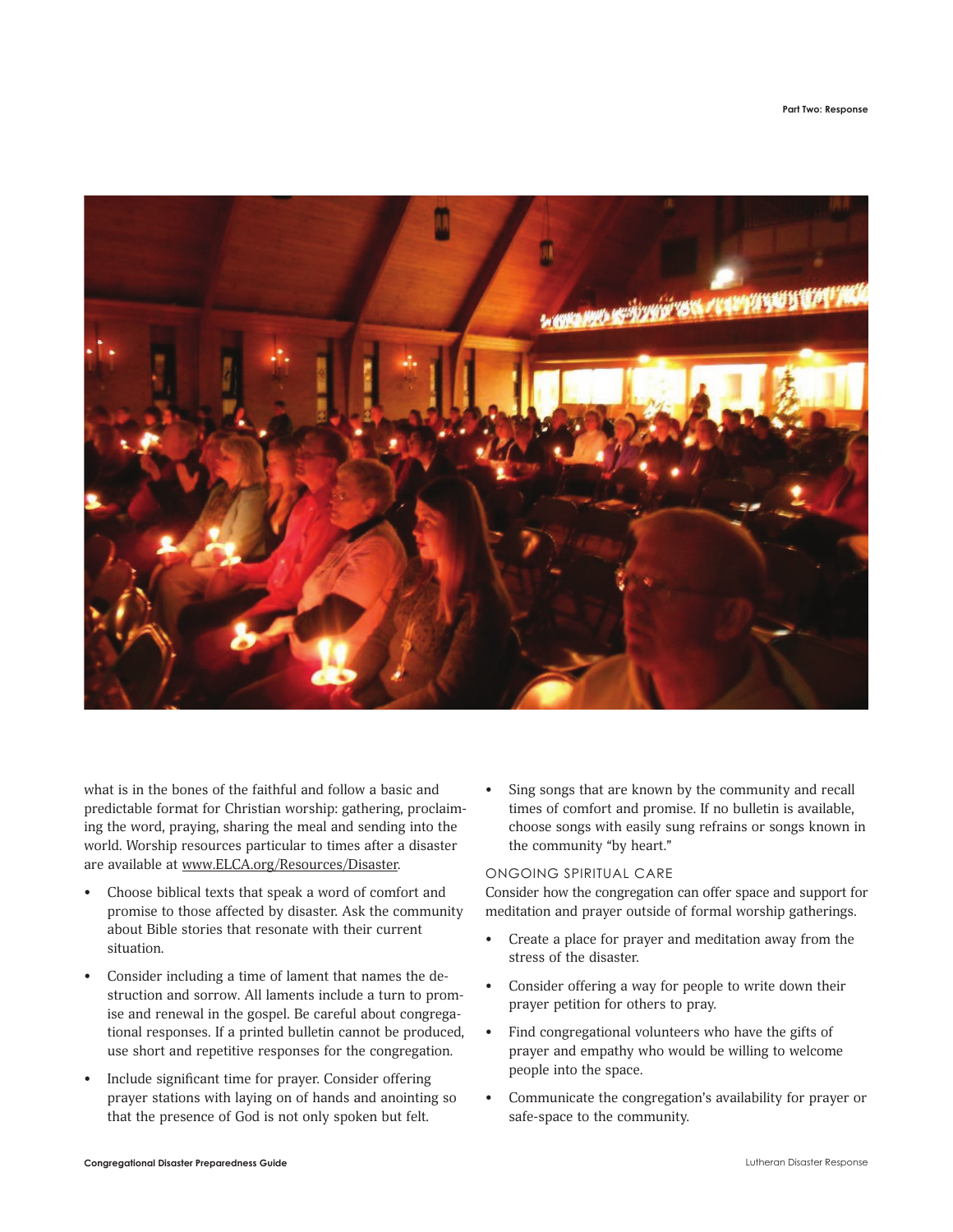### FOR COMMUNITIES RESPONDING TO DISASTER OUTSIDE THEIR AREA

When a disaster occurs outside of your worshiping community, worship and prayer are essential to response because we are all joined together in our need and the promise of new life. This not only tunes the congregation into the need, it reminds the members of the necessity for preparedness and ongoing attentiveness to the community.

- Name places affected by disaster in the prayers of intercession in weekly worship.
- Send out prayer petitions after disaster on your congregation's social media and communication systems.

#### RESOURCES

Resources offered by the ELCA include hymn suggestions, litanies and prayers. Here are a few things to begin your planning.

# THE SUNDAY SERVICE

- Name the impact of the disaster.
- Serve Holy Communion.
- Worship in the church as you are able or worship in temporary facilities.
- Pray for children, emergency personnel and for recovery.

# SUGGESTIONS

- Remember that people will be at different stages of loss and recovery. Sharing stories helps people relate to one another. Carefully construct worship so that all stages are addressed with hope at one point or another.
- Tell about how this disaster affected you. Your personal witness will help others find words to express how it has affected them. Do not use others' stories without their permission.
- During the worship service, ask people to turn to their neighbors and share what the disaster has meant to them and how it has affected them.
- Use the children's sermon or sharing time to connect the hope and security we share in God's love for children.

#### BIBLE PASSAGES

- *• (Psalm 100:5) "For the Lord is good; his steadfast love endures forever, and his faithfulness to all generations."*
- *• (Psalm 46:1, 7) "God is our refuge and strength, a very present help in trouble. . . The Lord of hosts is with us; the God of Jacob is our refuge."*
- *• (Romans 8:31) "What then are we to say about these things? If God is for us, who is against us?"*
- *• (Romans 8:37–39) "No, in all these things we are more than conquerors through him who loved us. For I am convinced that neither death, nor life, nor angels, nor rulers, nor things present, nor things to come, nor powers, nor height, nor depth, nor anything else in all creation, will be able to separate us from the love of God in Christ Jesus our Lord."*
- *• (Psalm 55:22) "Cast your burden on the Lord, and he will sustain you."*
- *• (Psalm 9:9–10) "The Lord is a stronghold for the oppressed, a stronghold in times of trouble. And those who know your name put their trust in you, for you, O Lord, have not forsaken those who seek you."*
- *• (Psalm 23:4) "Even though I walk through the darkest valley, I fear no evil; for you are with me; your rod and your staff, they comfort me."*
- *• (Psalm 57:1) "Be merciful to me, O God, be merciful to me, for in you my soul takes refuge; in the shadow of your wings I will take refuge, until the destroying storms pass by."*

# **Worship resources can be found at www.ELCA.org/disaster/resources.**